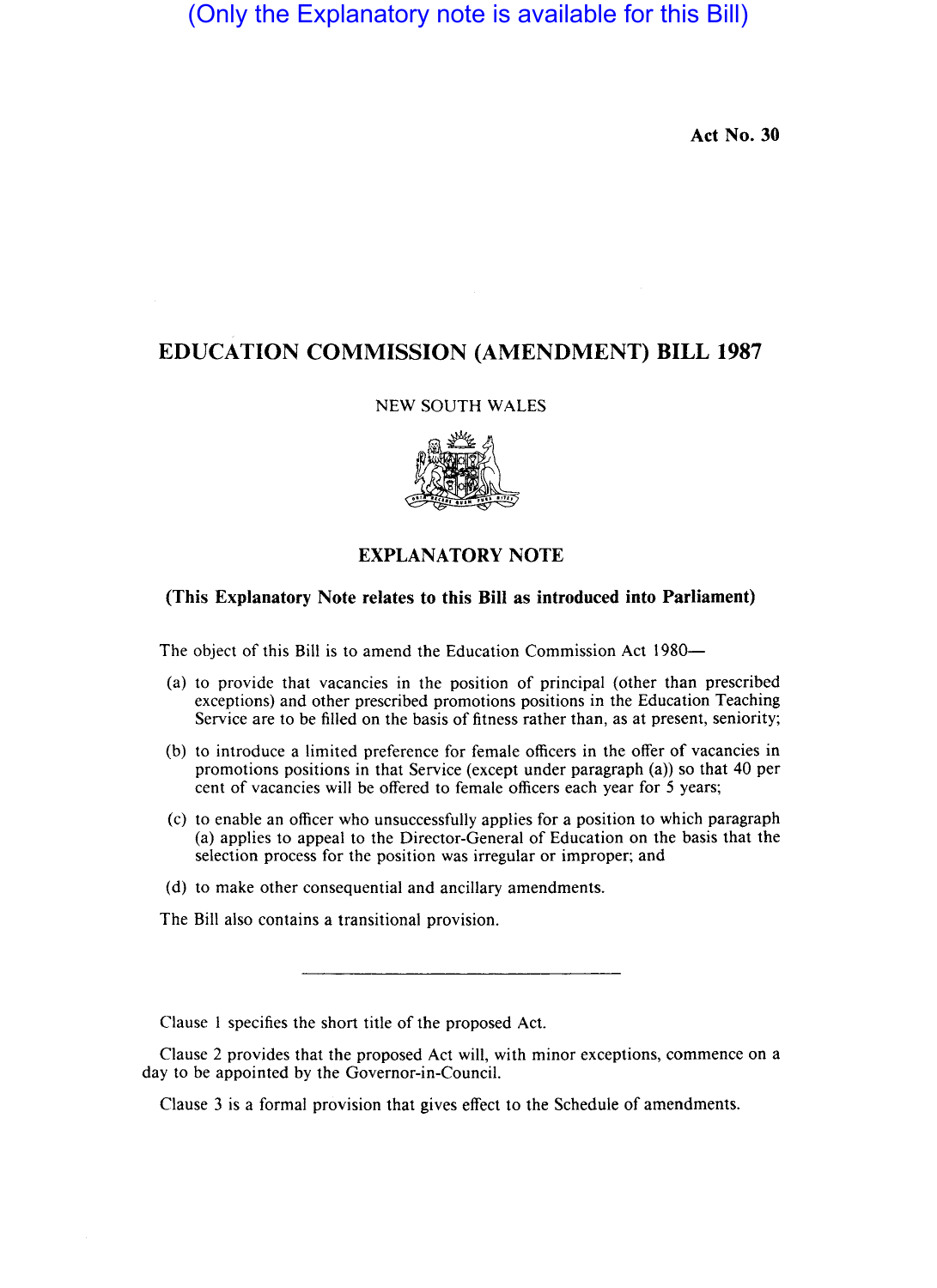Clause 4 provides that the Principal Act as currently in force continues to apply in respect of a vacancy in the Education Teaching Service if the decision to fill the vacancy is made before the commencement of the proposed Act.

Schedule I (I) clarifies the limited circumstances in which a person may be appointed from outside the Education Teaching Service to fill a promotions position in that Service.

Schedule I (2) repeals section 59 of the Principal Act and inserts proposed sections 59-59F:

- (a) Proposed section 59 makes it clear that sections 59A-62 of the Principal Act apply to the filling of vacant promotions positions in the Education Teaching Service (positions for which a promotions list is maintained).
- (b) Proposed section 59A defines "fitness" for the purposes of the proposed new sections to mean qualifications and aptitude for the discharge of the duties of a position. The definition is taken from section 59 as currently in force.
- (c) Proposed section 59B makes it clear that the Director-General of Education is not required to fill a vacancy in a promotions position in the Education Teaching Service. If the vacancy is to be filled, it is required to be filled in accordance with the proposed new sections. The proposed section re-enacts various provisions of section 59 as currently in force.
- (d) Proposed section 59c makes fitness for the class of position the basis for appointment of an officer of the Education Teaching Service to the position of principal and other promotions positions prescribed by the regulations. The current requirement in section 59 for the appointee to be on the appropriate promotions list is retained. Further provision is made to enable a person on any promotions list to be appointed to a position to which the proposed section applies on the basis of the person's special fitness to fill the particular position (rather than the class of position).
- (e) Proposed section 59D re-enacts the current requirement that the principal of a boys' high school be a male and the principal of a girls' high school be a female.
- (f) Proposed section 59E applies to promotions positions in the Education Teaching Service to which proposed section 59c does not apply. Those positions are to be filled on the basis of seniority from the appropriate promotions list. Special fitness is sufficient to override seniority and to allow the appointment of an officer from outside the division of the Education Teaching Service concerned. The proposed section re-enacts the provisions of section 59 in their application to those positions.
- (g) Proposed section 59F provides for a limited preference for women in offers of appointment on the basis of seniority under proposed section 59E. The provision IS designed to ensure that women will be offered 40 per cent of positions to be filled under that section each year for 5 years.

Schedule 1 (3) enables a person who has unsuccessfully applied for a vacant position to which section 59c applies to appeal to the Director-General of Education. The only ground for the appeal is that the whole or any part of the selection process for the position was irregular or improper.